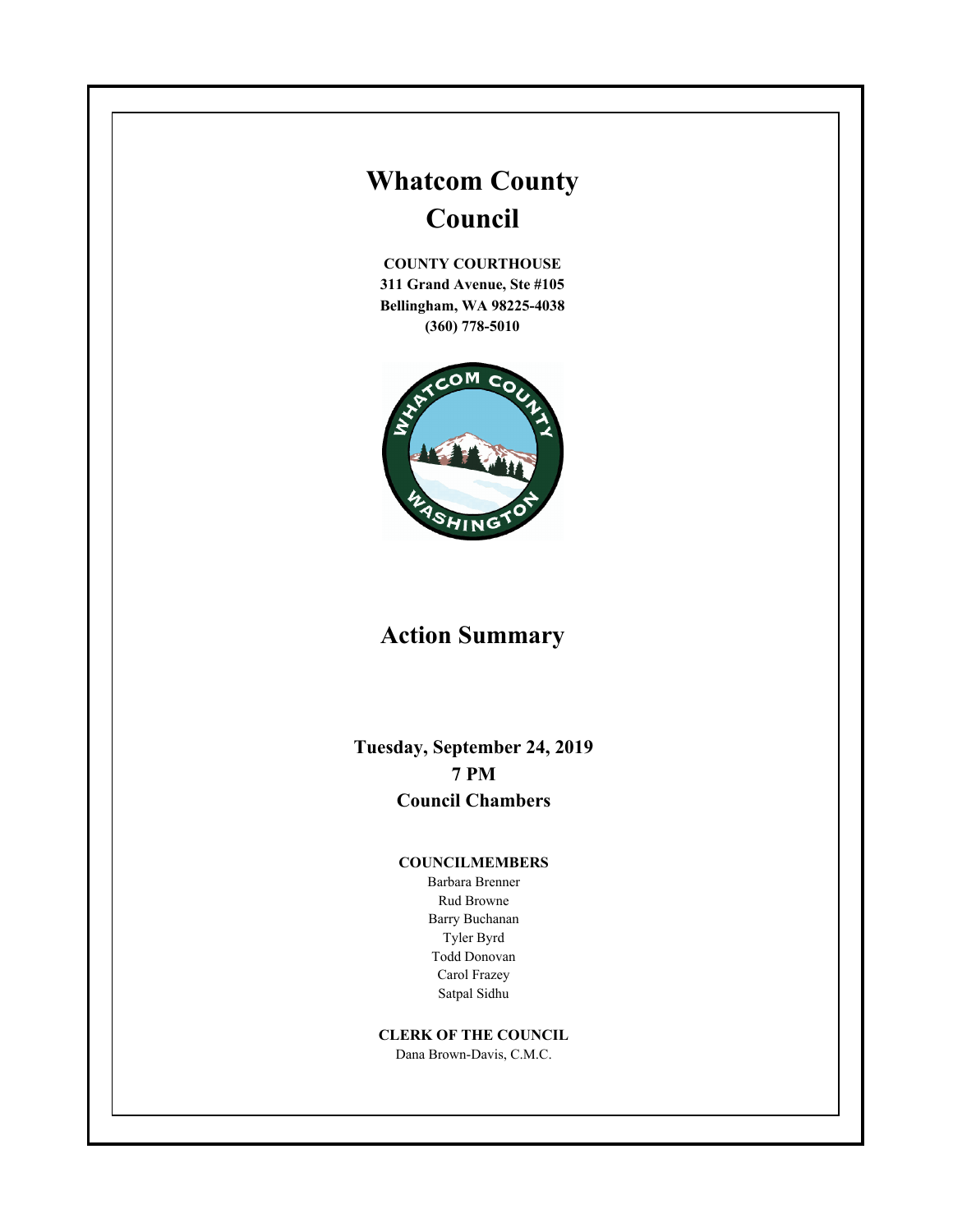## **COUNTY COUNCIL**

## **CALL TO ORDER**

## **ROLL CALL**

Present: 7 - Barbara Brenner, Rud Browne, Barry Buchanan, Tyler Byrd, Todd Donovan, Carol Frazey, and Satpal Sidhu

**Absent:** None

## **FLAG SALUTE**

## **ANNOUNCEMENTS**

## **MINUTES CONSENT**

**1.** [MIN2019-063](http://whatcom.legistar.com/gateway.aspx?m=l&id=/matter.aspx?key=2539) Regular County Council for September 10, 2019

## **APPROVED BY CONSENT**

- **Aye:** 7 Brenner, Browne, Buchanan, Byrd, Donovan, Frazey, and Sidhu
- **Nay:** 0
- **Absent:** 0
- **2.** [MIN2019-064](http://whatcom.legistar.com/gateway.aspx?m=l&id=/matter.aspx?key=2540) Committee of the Whole for September 10, 2019

## **APPROVED BY CONSENT**

- **Aye:** 7 Brenner, Browne, Buchanan, Byrd, Donovan, Frazey, and Sidhu
- **Nay:** 0
- **Absent:** 0
- **3.** [MIN2019-065](http://whatcom.legistar.com/gateway.aspx?m=l&id=/matter.aspx?key=2541) Special Committee of the Whole for September 10, 2019

## **APPROVED BY CONSENT**

- **Aye:** 7 Brenner, Browne, Buchanan, Byrd, Donovan, Frazey, and Sidhu
- **Nay:** 0
- **Absent:** 0
- **4.** [MIN2019-066](http://whatcom.legistar.com/gateway.aspx?m=l&id=/matter.aspx?key=2542) Surface Water Work Session for September 17, 2019

## **APPROVED BY CONSENT**

**Aye:** 7 - Brenner, Browne, Buchanan, Byrd, Donovan, Frazey, and Sidhu

- **Nay:** 0
- **Absent:** 0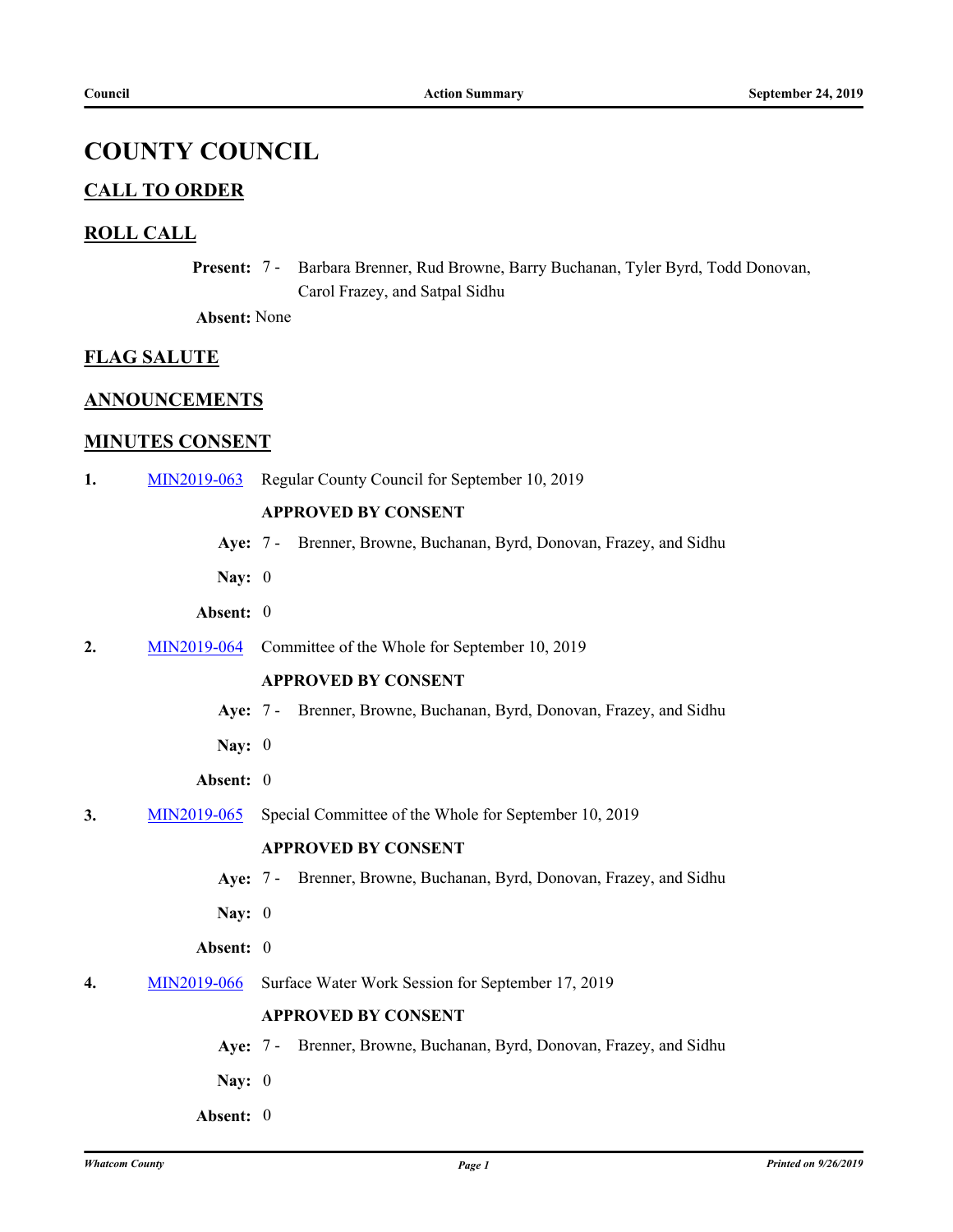## **PUBLIC HEARINGS**

**1.** [AB2019-366](http://whatcom.legistar.com/gateway.aspx?m=l&id=/matter.aspx?key=2408) Ordinance granting Comcast Cable Communications Management, LLC, a non-exclusive franchise for the provision of cable services

## **ADOPTED**

- **Aye:** 6 Brenner, Browne, Buchanan, Byrd, Frazey, and Sidhu
- Nay: 1 Donovan
- **Absent:** 0

Enactment No: ORD 2019-063

**2.** [AB2019-368](http://whatcom.legistar.com/gateway.aspx?m=l&id=/matter.aspx?key=2410) Ordinance granting WaveDivision I, LLC, a non-exclusive franchise for the provision of cable services

#### **ADOPTED**

- **Aye:** 6 Brenner, Browne, Buchanan, Byrd, Frazey, and Sidhu
- **Nay:** 0
- **Absent:** 0
- **Abstain:** 1 Donovan

Enactment No: ORD 2019-064

**3.** [AB2019-379](http://whatcom.legistar.com/gateway.aspx?m=l&id=/matter.aspx?key=2421) Resolution vacating Safsten Road

#### **APPROVED**

- **Aye:** 7 Brenner, Browne, Buchanan, Byrd, Donovan, Frazey, and Sidhu
- **Nay:** 0
- **Absent:** 0

Enactment No: RES 2019-039

**4.** [AB2019-445](http://whatcom.legistar.com/gateway.aspx?m=l&id=/matter.aspx?key=2502) Resolution in the matter of the Whatcom County Six-Year Transportation Improvement Program (STIP) for the years 2020 through 2025

#### **APPROVED**

**Aye:** 7 - Brenner, Browne, Buchanan, Byrd, Donovan, Frazey, and Sidhu

**Nay:** 0

**Absent:** 0

Enactment No: RES 2019-040

**5.** [AB2019-450](http://whatcom.legistar.com/gateway.aspx?m=l&id=/matter.aspx?key=2507) Ordinance establishing a speed limit for portions of East Smith Road and Everson Goshen Road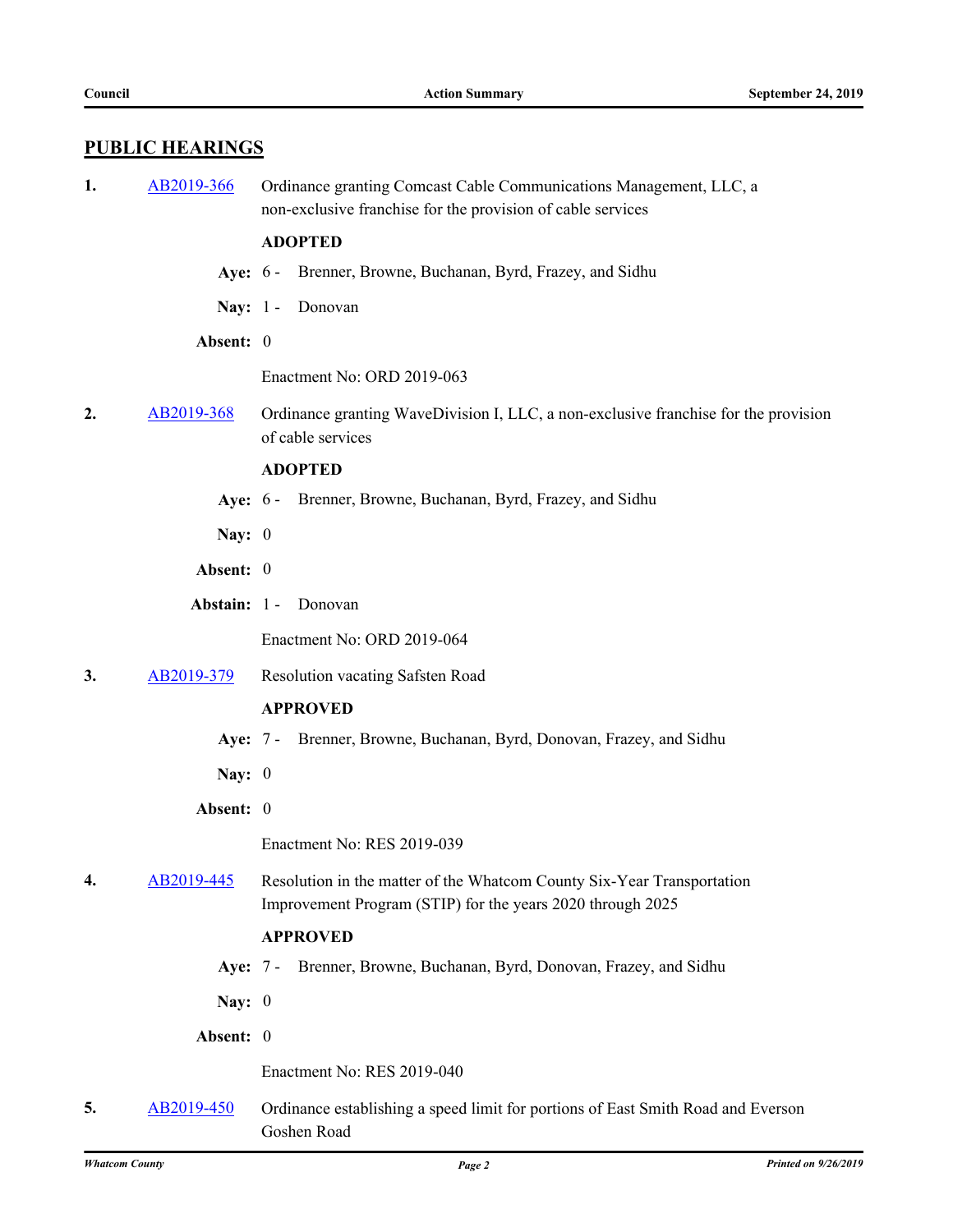## **ADOPTED**

**Aye:** 7 - Brenner, Browne, Buchanan, Byrd, Donovan, Frazey, and Sidhu

**Nay:** 0

**Absent:** 0

Enactment No: ORD 2019-065

**6.** [AB2019-456](http://whatcom.legistar.com/gateway.aspx?m=l&id=/matter.aspx?key=2513) Resolution adopting the Six-Year Water Resources Improvement Program (WRIP), 2020-2025

#### **APPROVED**

- **Aye:** 7 Brenner, Browne, Buchanan, Byrd, Donovan, Frazey, and Sidhu
- **Nay:** 0
- **Absent:** 0

Enactment No: RES 2019-041

**7.** [AB2019-458](http://whatcom.legistar.com/gateway.aspx?m=l&id=/matter.aspx?key=2515) Ordinance amending WCC 8.13, Solid Waste Disposal District, regarding the Solid Waste Excise Privilege Tax

## **ADOPTED**

- **Aye:** 7 Brenner, Browne, Buchanan, Byrd, Donovan, Frazey, and Sidhu
- **Nay:** 0
- **Absent:** 0

Enactment No: ORD 2019-066

## **OPEN SESSION (20 MINUTES)**

## **CONSENT AGENDA**

#### **(From Council Finance and Administrative Services Committee)**

**1.** [AB2019-471](http://whatcom.legistar.com/gateway.aspx?m=l&id=/matter.aspx?key=2528) Request authorization for the County Executive to enter into a contract amendment between Whatcom County and the Opportunity Council for the East Whatcom Regional Resource Center Phase II Construction project, in the amount of \$172,000

#### **AUTHORIZED**

- **Aye:** 7 Brenner, Browne, Buchanan, Byrd, Donovan, Frazey, and Sidhu
- **Nay:** 0

**Absent:** 0

**2.** [AB2019-474](http://whatcom.legistar.com/gateway.aspx?m=l&id=/matter.aspx?key=2531) Request authorization for the County Executive to enter into a contract between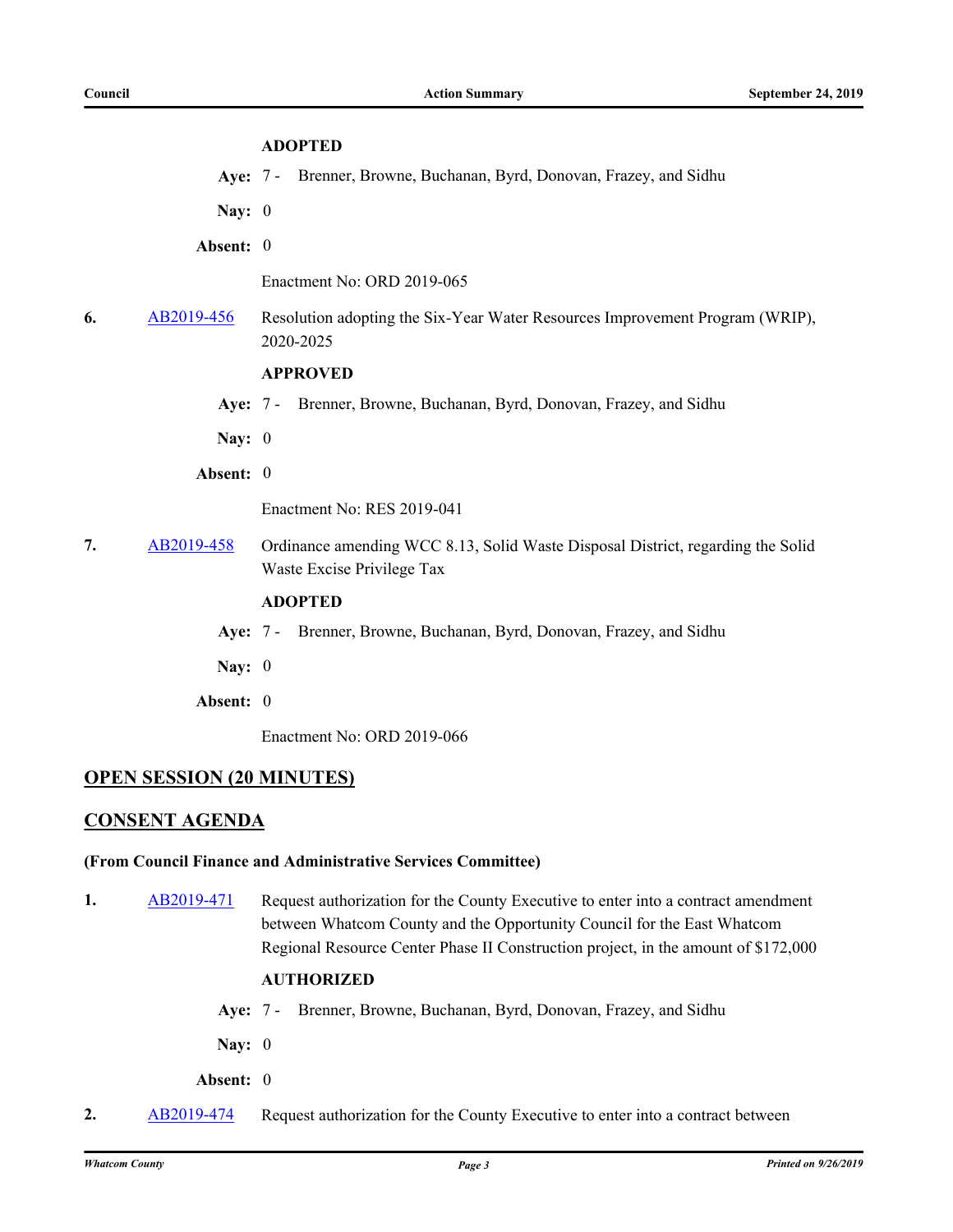Whatcom County and SAZAN Group for design and construction services for Plantation Indoor Range HVAC and Roof Replacement, in the amount of \$53,650

## **AUTHORIZED**

- **Aye:** 6 Brenner, Browne, Buchanan, Byrd, Donovan, and Sidhu
- Nay: 1 Frazey

## **Absent:** 0

**3.** [AB2019-477](http://whatcom.legistar.com/gateway.aspx?m=l&id=/matter.aspx?key=2534) Request approval for the County Executive to award Bid #19-59 for the purchase of one 27' full cabin patrol boat to low bidder, Inventech Marine Solutions, in an amount not to exceed \$373,499.26

#### **AUTHORIZED**

- **Aye:** 7 Brenner, Browne, Buchanan, Byrd, Donovan, Frazey, and Sidhu
- **Nay:** 0
- **Absent:** 0

## **OTHER ITEMS**

#### **(From Council Natural Resources Committee)**

**1.** [AB2019-475](http://whatcom.legistar.com/gateway.aspx?m=l&id=/matter.aspx?key=2532) Resolution declaring the County Council's support for the update to the Rural Land Study to identify areas deserving heightened agricultural protection measures

#### **APPROVED**

- **Aye:** 7 Brenner, Browne, Buchanan, Byrd, Donovan, Frazey, and Sidhu
- **Nay:** 0
- **Absent:** 0

Enactment No: RES 2019-042

#### **(From Council Finance and Administrative Services Committee)**

2. [AB2019-451](http://whatcom.legistar.com/gateway.aspx?m=l&id=/matter.aspx?key=2508) Ordinance amending the project budget for the Birch Bay Drive and Pedestrian Facility Project Fund, Request No. 5

#### **ADOPTED**

- **Aye:** 7 Brenner, Browne, Buchanan, Byrd, Donovan, Frazey, and Sidhu
- **Nay:** 0
- **Absent:** 0

Enactment No: ORD 2019-067

**3.** [AB2019-460](http://whatcom.legistar.com/gateway.aspx?m=l&id=/matter.aspx?key=2517) Ordinance amending the project budget for the East Whatcom Regional Resource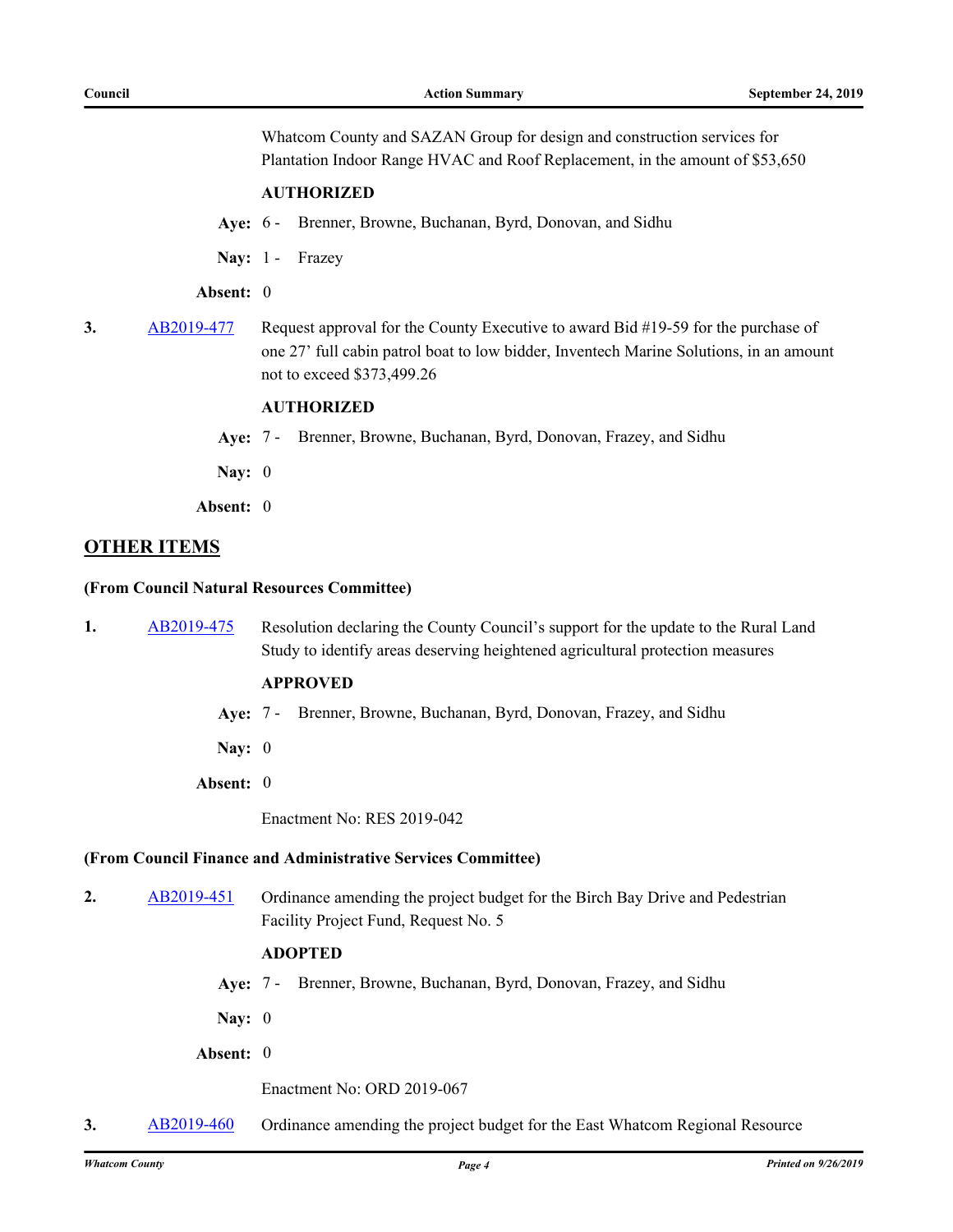Center Expansion project, in the amount of \$172,000

#### **ADOPTED**

**Aye:** 7 - Brenner, Browne, Buchanan, Byrd, Donovan, Frazey, and Sidhu

**Nay:** 0

**Absent:** 0

Enactment No: ORD 2019-068

**4.** [AB2019-464](http://whatcom.legistar.com/gateway.aspx?m=l&id=/matter.aspx?key=2521) Ordinance amending the project budget for the Triage Center Expansion Fund, request no. 3

## **ADOPTED**

- **Aye:** 6 Brenner, Browne, Buchanan, Donovan, Frazey, and Sidhu
- **Nay:** 1 Byrd
- **Absent:** 0

Enactment No: ORD 2019-069

**5.** [AB2019-465](http://whatcom.legistar.com/gateway.aspx?m=l&id=/matter.aspx?key=2522) Ordinance amending the 2019 Whatcom County budget, request no. 12, in the amount of \$2,759,531

#### **ADOPTED**

- **Aye:** 6 Brenner, Browne, Buchanan, Donovan, Frazey, and Sidhu
- **Nay:** 1 Byrd
- **Absent:** 0

Enactment No: ORD 2019-070

**6.** [AB2019-446](http://whatcom.legistar.com/gateway.aspx?m=l&id=/matter.aspx?key=2503) Request authorization for the County Executive to enter into an interlocal agreement between Whatcom County and the City of Bellingham so that the City may install, maintain, and repair communications equipment for the Whatcom County Sheriff's **Office** 

#### **AUTHORIZED**

- **Aye:** 7 Brenner, Browne, Buchanan, Byrd, Donovan, Frazey, and Sidhu
- **Nay:** 0
- **Absent:** 0

#### **(From Council Planning and Development Committee)**

**7.** [AB2019-481](http://whatcom.legistar.com/gateway.aspx?m=l&id=/matter.aspx?key=2538) Consideration of Hearing Examiner's recommendation on Preliminary Long Subdivision application filed by Wesley Herman (WD-40 Cluster Long Subdivision)

#### **AFFIRMED**